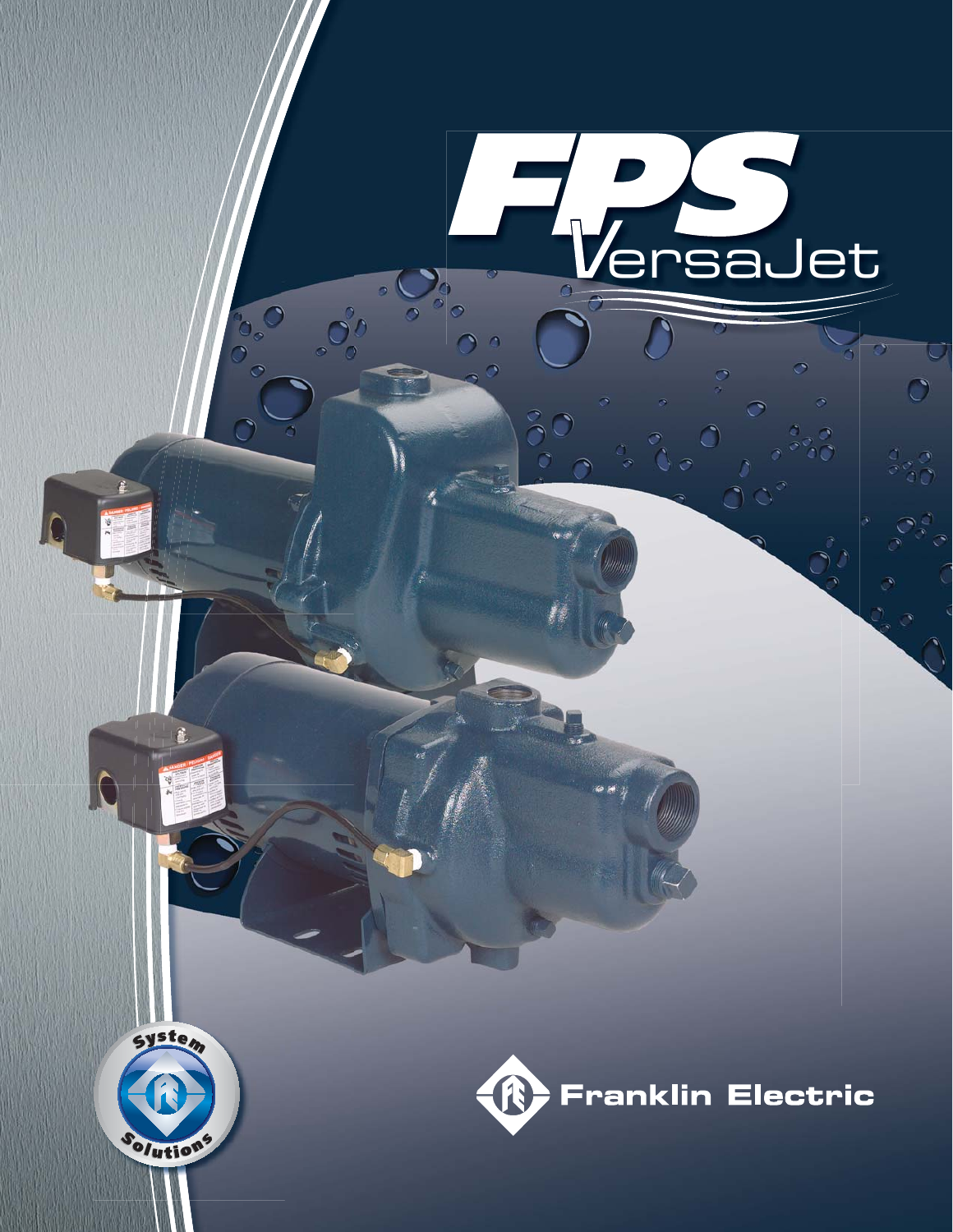# *Jet Pumps*



# **The most versatile jet pump the market has ever seen!**

Built for easy customization, just one Versajet covers a variety of performance needs. With our patent pending nozzle replacement system and a small Allen wrench (included), the internal nozzle can be replaced with any of the three nozzles supplied to achieve the exact performance needed.

Each model can be configured for:

- Standard performance
- High pressure
- $\blacksquare$  High flow

Designed and manufactured with durable materials, VersaJet delivers the quality, reliability, and performance you expect from Franklin Electric products.



#### **High Quality Materials of Construction:**

- Impeller with stainless steel insert, diffuser, jet nozzle and venturi are all molded with Noryl®\*. Noryl® thermoplastic is a proven dependable material known for its properties to increase efficiency and hydraulic peformance.
- Heavy-duty cast iron case ensures optimum durability and long life.
- Ceramic mechanical shaft seal allows positive protection against leaking along the motor shaft.
- Floating stainless steel eye seal for maximum performance and efficiency.
- Powered by a high quality, industry proven, UL778 approved indoor/outdoor motors from A.O. Smith.
- **\*** Noryl® is a Registered Trademark of G.E.

Revolutionary Patent Pending

 *"Quick Change" Jet Nozzle* 

Replacement System

## **Ordering Information**

| <b>Model No.</b> | <b>HP</b> | Discharge/Suction |                | <b>Pump Unit</b> |     |  |
|------------------|-----------|-------------------|----------------|------------------|-----|--|
|                  |           |                   | <b>Voltage</b> | Order No.        | Wt. |  |
| <b>FVJ05CI</b>   | 1/2       | $1''$ x 1-1/4"    | 115/230        | 91180005         | 31  |  |
| <b>FVJ07CI</b>   | 3/4       | $1''$ x 1-1/4"    | 115/230        | 91180007         | 34  |  |
| <b>FVJ1CI</b>    |           | $1''$ x 1-1/4"    | 115/230        | 91180010         | 51  |  |
| <b>FVJ15CI</b>   | 1.5       | $1''$ x 1-1/4"    | 115/230        | 91180015         | 56  |  |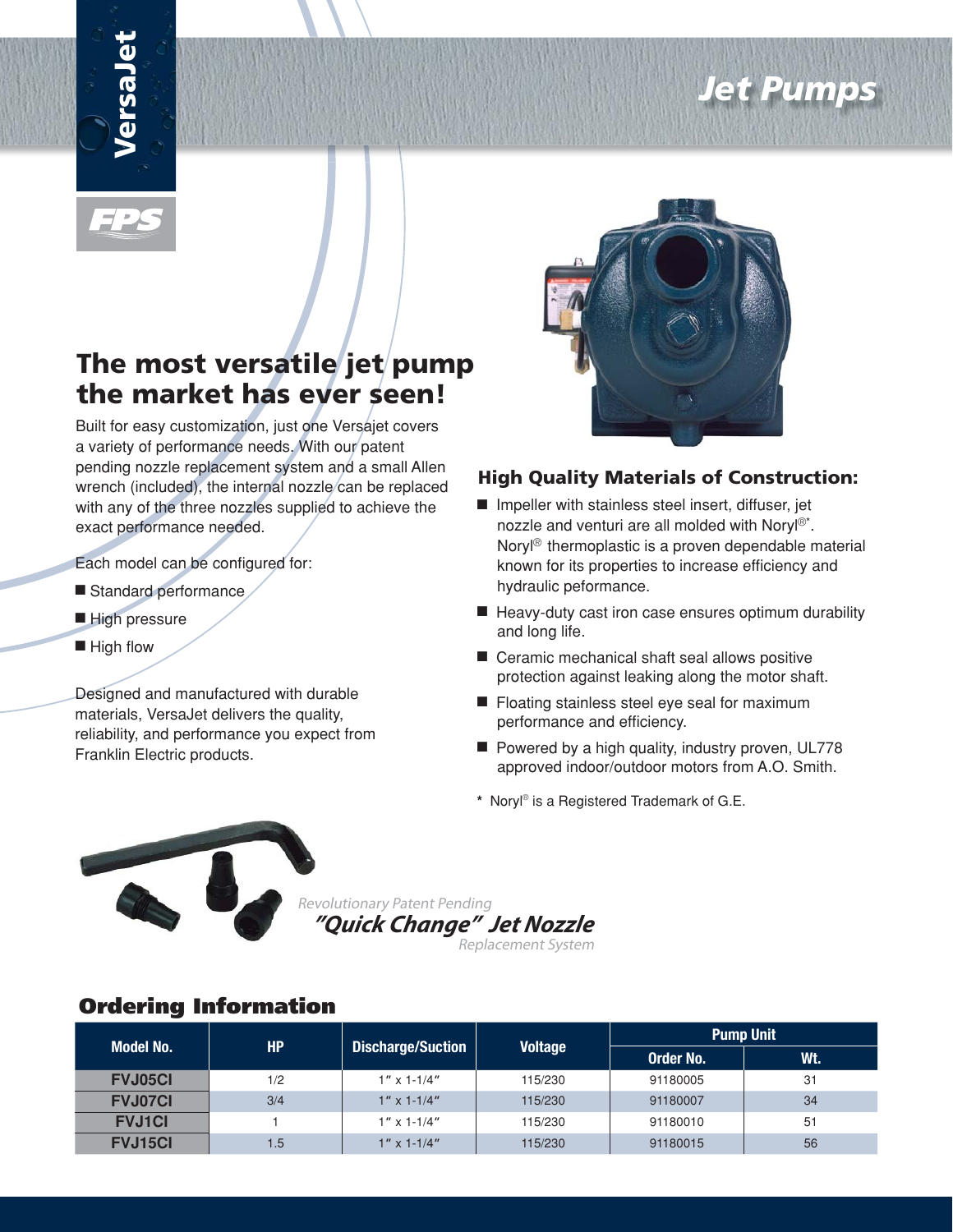*Jet Pumps*





#### **Ease of installation for less time at the jobsite**

- Revolutionary Patent Pending "Quick-Change" jet nozzle replacement system allows easy customization of the pump. Performance can be changed quickly from a high pressure to a high flow set-up without removing the plumbing or opening the case.
- Dual voltage motor can be set to run at either 115V or 230V.
- Pressure gauge port supplied for easy addition of optional pressure gauge.
- Pressure switch is installed and set at 30/50 PSI.
- Built-in drain plug for easy winterizing and servicing.
- Handles water temperatures up to 120 °F and shut-off pressures up to 90 PSI.
- 1″ FNPT discharge, 1-1/4″ FNPT suction.
- UL778 approved for indoor or outdoor use.